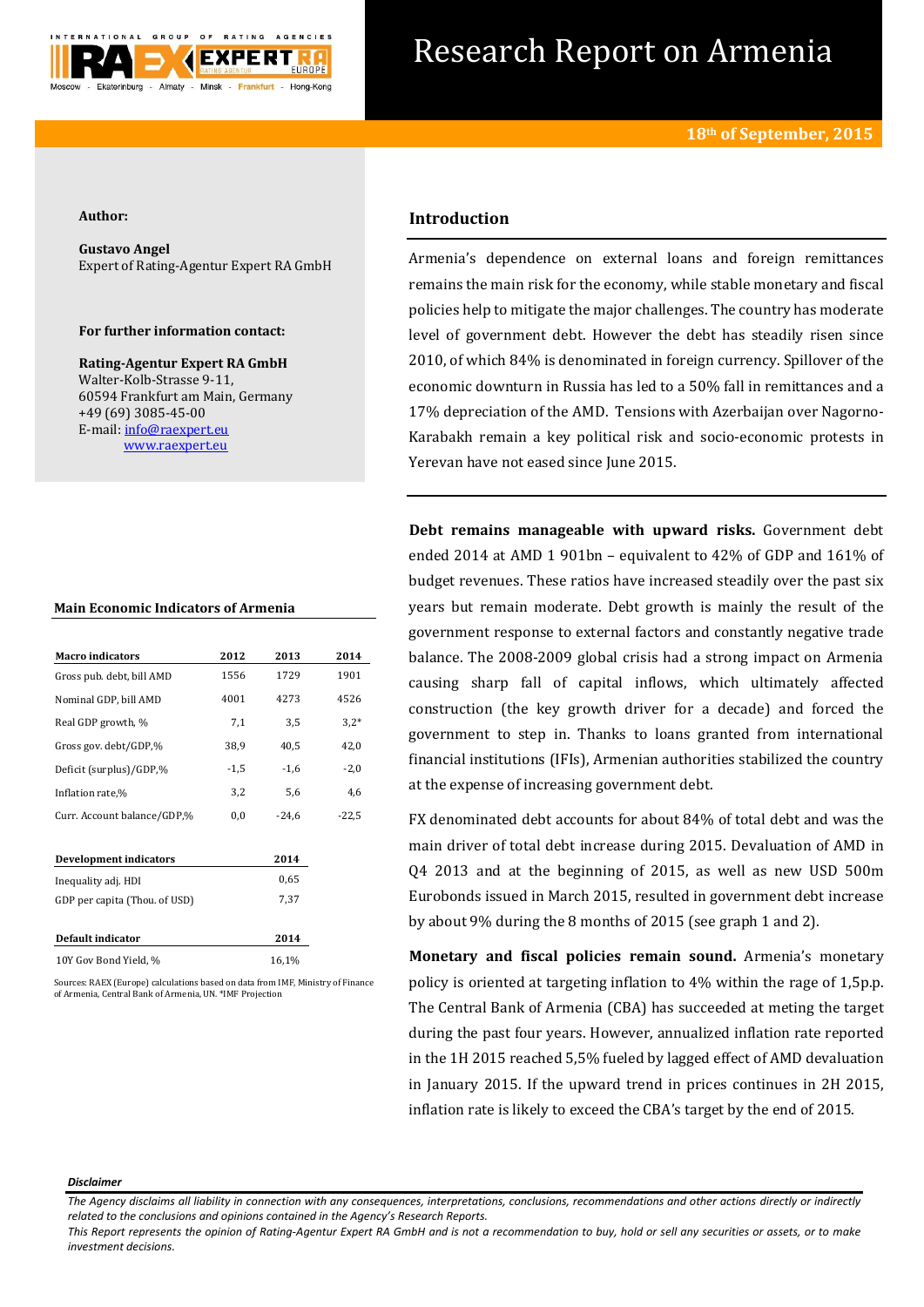**Graph 1:** USD vs AMD



Source: RAEX (Europe) calculations based on data from CBA

## **Graph 2:** Government debt (bill AMD)





# **Graph 3:** Fiscal balance of Armenia (as % of GDP)



Source: RAEX (Europe) calculations based on data from IMF, Armenian Ministry of Finance

**.** 

Exchange rate policy continues to be guided by a floating exchange rate with occasional interventions to mitigate shocks and, where possible, to build buffers. Since the sharp devaluation of the AMD in January 2015, the exchange rate demonstrated a flat long-term trend with low volatility. Additionally, FX reserves increased 26% from USD 1,4bn in January to USD 1,7bn in July 2015. Overall, this evidences the commitment of the authorities to stick to the "de-jure" exchange policy.

Progress has been achieved in terms of fiscal policy as well. The Armenian government was able to reduce budget deficit to 2% of GDP in 2014 from 7,7% of GDP in 2009 (see graph 3). The improvement was the result of cautious and more efficient government spending combined with an increase in budget revenues. The Armenian government reported a deficit of AMD 52bn in 1H 2015, diverting significantly from the AMD 29bn surplus reported in 1H 2014. Therefore, Armenia is highly likely to report larger deficit in 2015 compared to the last four years.

**Dollarization still high.** Armenian authorities have enforced a number of measures to reduce dollarization since June 2014. As mentioned in our previous research report<sup>1</sup>, the measures include three categories; macroeconomic policies, prudential regulations and forced dedollarization. So far, there has been little progress in accomplishing the goals with deposit and loan dollarization remaining flat at around 63% and 66% respectively as of June 2015.

**Regional slowdown deteriorated Armenia's external position.**  Armenia is highly dependent on Russia both economically and politically and has suffered from the Russian economic crisis. The country benefits from Russia in terms of trade (through exports of local goods and imports of oil and gas), as well as in terms of remittances. Armenia has relatively high dependence on labor remittances at about 19% of the GDP in 2014, while about 75% remittances originated in Russia in June 2015. Net remittances from Russia amounted to USD 0,6bn in 1H 2015 falling 46% compared to 1H 2014. Sharp reduction of remittances also damaged the balance of payments by widening the current account deficit in 1Q 2015 (see graph 4).

Debt denominated in foreign currency, which accounted for USD 3,4bn USD and represented around 85% of gross government debt in July 2015, is a key external risk for the country. CBA's FX reserves at 50% of external debt and three months of imports as of July 2015 partly cushion the risks. However, potential further devaluation pressures would

*Disclaimer*  <sup>1</sup> Research report on Armenia from 27th March, 2015 [\(http://raexpert.eu/reports/Research\\_report\\_Armenia\\_27.03.2015.pdf\)](http://raexpert.eu/reports/Research_report_Armenia_27.03.2015.pdf)

*The Agency disclaims all liability in connection with any consequences, interpretations, conclusions, recommendations and other actions directly or indirectly related to the conclusions and opinions contained in the Agency's Research Reports.*

*This Report represents the opinion of Rating-Agentur Expert RA GmbH and is not a recommendation to buy, hold or sell any securities or assets, or to make investment decisions.*